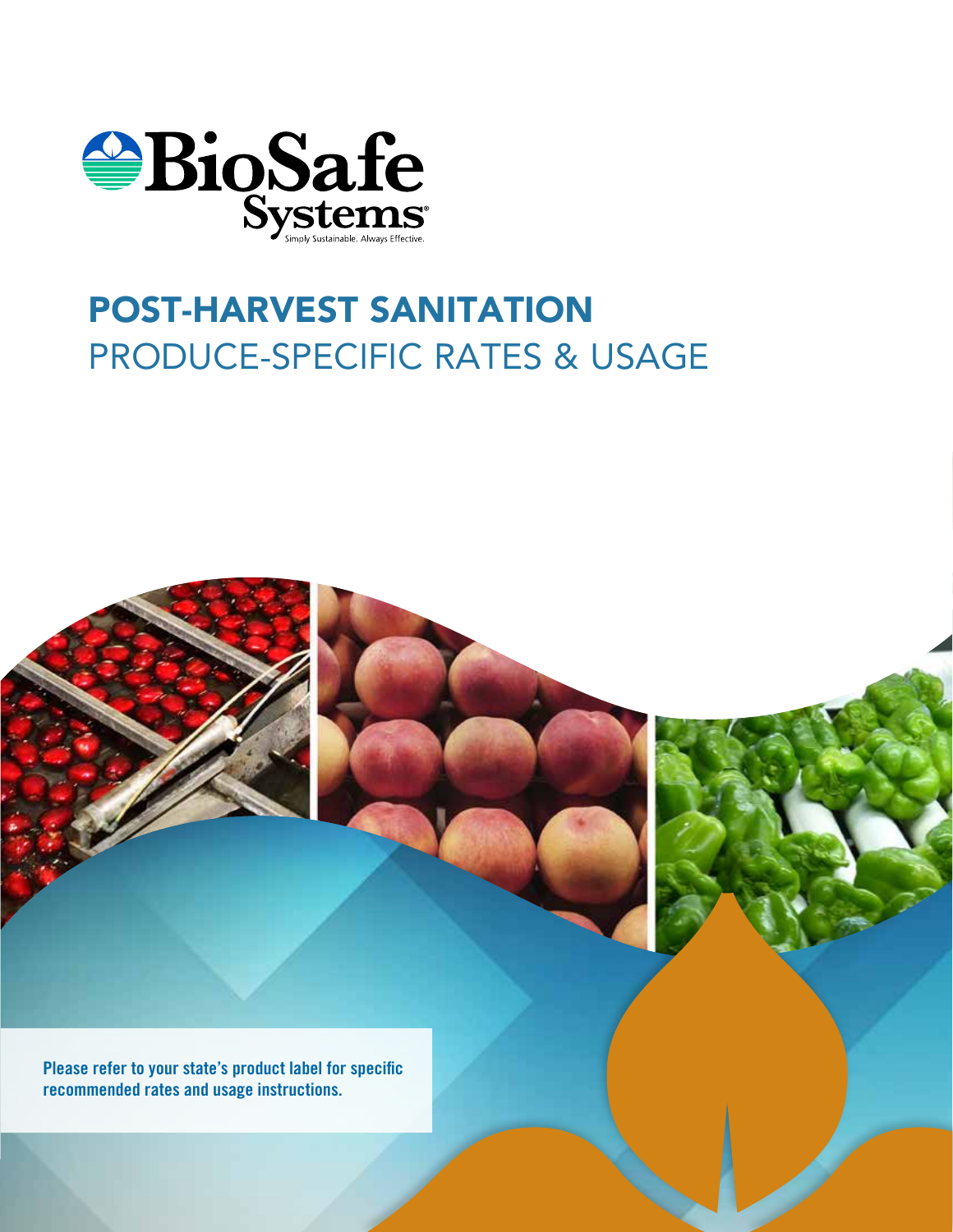### FRESH MARKET / RAW VEGETABLES

#### Fresh Market / Raw Vegetables (StorOx 2.0, SaniDate 5.0, SaniDate 12.0 and SaniDate 15.0) A, B

|                         | <b>PAA Concentration by Treatment Method (PPM)</b>              |                        |            |  |
|-------------------------|-----------------------------------------------------------------|------------------------|------------|--|
| <b>VEGETABLE</b>        | Dump, Drench, Flotation Tanks,<br><b>Flumes or Hydrocoolers</b> | <b>Wash Spray Bar+</b> | Fog*       |  |
| Artichoke               | $40 - 60$                                                       | $60 - 80$              | $80 - 100$ |  |
| Asparagus               | $40 - 60$                                                       | $60 - 80$              | $80 - 100$ |  |
| <b>Broccoli</b>         | $40 - 60$                                                       | $60 - 80$              | $80 - 100$ |  |
| <b>Brussels Sprouts</b> | $40 - 60$                                                       | $60 - 80$              | $80 - 100$ |  |
| Cabbage                 | $40 - 60$                                                       | $60 - 80$              | $80 - 100$ |  |
| Cauliflower             | $40 - 60$                                                       | $60 - 80$              | $80 - 100$ |  |
| Carrots                 | $24 - 40$ <sup>1</sup>                                          | $60 - 80$              | $60 - 80$  |  |
| Celery                  | $24 - 40$                                                       | $40 - 60$              | $40 - 60$  |  |
| <b>Sweet Corn</b>       | $24 - 40$ <sup>1</sup>                                          | $60 - 80$              | $60 - 80$  |  |
| Cucumbers               | $40 - 50$                                                       | $60 - 80$              | $60 - 80$  |  |
| Garlic                  | $40 - 50$                                                       | $50 - 60$              | $50 - 60$  |  |
| <b>Garden Herbs</b>     | $40 - 60$                                                       | $60 - 80$              | $80 - 100$ |  |
| Lettuce (All Types)     | $40 - 60$                                                       | $60 - 80$              | $70 - 80$  |  |
| <b>Leafy Greens</b>     | $40 - 60$                                                       | $70 - 80$              | $80 - 100$ |  |
| Melons (All Types)      | $40 - 60$                                                       | $60 - 80$              | $80 - 100$ |  |
| <b>Mushrooms</b>        | $24 - 301$                                                      | $30 - 40$              | $30 - 40$  |  |
| Onions (Green)          | $40 - 60$                                                       | $60 - 80$              | $80 - 100$ |  |
| Peas                    | $40 - 60$                                                       | $60 - 80$              | $80 - 100$ |  |
| Peppers (All Types)     | $40 - 60$                                                       | $60 - 80$              | $80 - 100$ |  |
| Pumpkins                | $40 - 60$                                                       | $60 - 80$              | $60 - 80$  |  |
| Radishes                | $24 - 40$ <sup>1</sup>                                          | $40 - 50$              | $40 - 50$  |  |
| Spinach                 | 85                                                              | $80 - 100$             | $80 - 100$ |  |
| <b>Sweet Potatoes</b>   | 85                                                              | 100                    | 100        |  |
| Squash (All Types)      | $24 - 301$                                                      | $30 - 40$              | $30 - 40$  |  |
| <b>Tomatoes</b>         | $50 - 60$                                                       | $60 - 80$              | $80 - 100$ |  |
| <b>Turnips</b>          | $40 - 60$                                                       | $60 - 80$              | $80 - 100$ |  |
| Yams                    | 85                                                              | 100                    | 100        |  |

A Determine the required PAA (Peroxyacetic Acid) concentration from the range listed for each vegetable based on the treatment and sensitivity of the produce to PAA solutions. If the treatment method results in contact time of ≤15 seconds, consider using rates at the high end of the range if produce is not sensitive to high PAA concentrations. Ex. If it's 40-60 ppm, use 60 ppm. For produce that might be sensitive to higher concentrations of PAA solutions or have no known history of PAA usage before, consider starting with low end of the range. Ex. If it's 40-60 ppm, use 40 ppm. B Once the PAA concentration is identified, pick the appropriate product by referring to the table under "Post-Harvest Product Recommendation(s)" and use dilution rate of the product by referring to the table under "Product Dilution Rates."

\* Fogging uses not approved in California. + Wash spray bar application of SaniDate 15.0 not approved for human health pathogen control.

<sup>1</sup> Minimum rate on raw produce for SaniDate 15.0 is 30 ppm.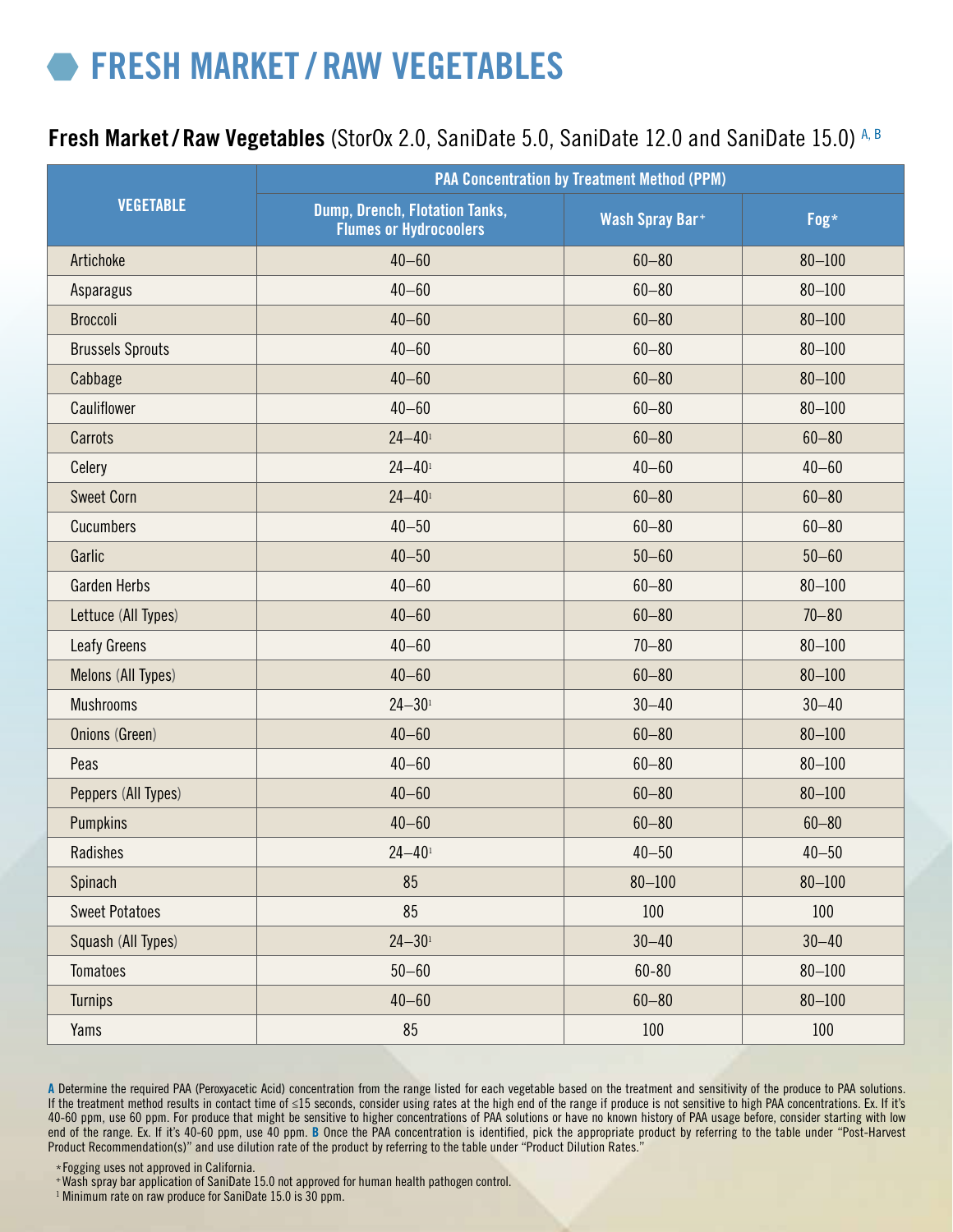## **• PRODUCT RECOMENDATIONS**

### Post-Harvest Product Recommendation(s)

| <b>State of Produce</b><br>(Marketed/Consumed)         | <b>Treatment Method</b>                                             | StorOx 2.0 | SaniDate 5.0 | SaniDate 12.0 | SaniDate 15.0 |
|--------------------------------------------------------|---------------------------------------------------------------------|------------|--------------|---------------|---------------|
| Fresh Market/Raw                                       | Low-Volume Wash Spray<br>Bar or Fogging*                            |            |              |               |               |
| Fresh Market/Raw                                       | High-Volume<br>Wash Spray Bar                                       |            |              |               |               |
| Fresh Market/Raw                                       | Dump, Drench,<br><b>Flotation Tanks, Flumes</b><br>or Hydrocoolers  |            |              |               |               |
| Processed<br>(Chunks, cut, diced,<br>frozen or juices) | Wash Spray Bars,<br>Dump Tanks, Flumes,<br>Hydrocoolers or Fogging* |            |              |               |               |

### Product Dilution Rates\*

| <b>PAA Concentration</b><br>(PPM) | <b>Dilution Rate(s)</b> |                   |                     |                     |
|-----------------------------------|-------------------------|-------------------|---------------------|---------------------|
|                                   | StorOx 2.0              | SaniDate 5.0      | SaniDate 12.0       | SaniDate 15.0       |
| $24 - 30+$                        | 1:910-1:740             | $1:2,460-1:1,980$ | $1:5,600-1:4,480$   | $1:7,060 - 1:5,650$ |
| $24 - 40+$                        | $1:910 - 1:550$         | $1:2,460-1:1,480$ | $1:5,600-1:3,360$   | $1:5,650-1:4,240$   |
| $30 - 40$                         | $1:740 - 1:550$         | $1:1,980-1:1,480$ | $1:4,480-1:3,360$   | $1:4,240-1:3,390$   |
| $40 - 50$                         | $1:550 - 1:440$         | $1:1,480-1:1,190$ | $1:3,360-1:2,690$   | $1:4,240-1:2,825$   |
| $40 - 60$                         | $1:550 - 1:360$         | $1:1,480-1:990$   | $1:3,360 - 1:2,240$ | $1:4,240-1:2,120$   |
| $40 - 80$                         | $1:550 - 1:275$         | $1:1,480-1:740$   | $1:3,360 - 1:1,680$ | $1:3,390-1:2,825$   |
| $50 - 60$                         | $1:440 - 1:360$         | $1:1,190-1:990$   | $1:2,690-1:2,240$   | $1:2,825-1:1,120$   |
| $60 - 80$                         | $1:360 - 1:275$         | $1:990 - 1:740$   | $1:2,240-1:1,680$   | $1:2,420 - 1:2,120$ |
| $70 - 80$                         | $1:320 - 1:275$         | $1:850 - 1:740$   | $1:1,900-1:1,680$   | $1:2,420-1:2,120$   |
| $80 - 100$                        | $1:275 - 1:220$         | $1:740 - 1:590$   | $1:1,680-1:1,340$   | $1:2,120-1:1,695$   |

\* Fogging uses not approved in California. + Minimum rate for SaniDate 15.0 is 30 ppm.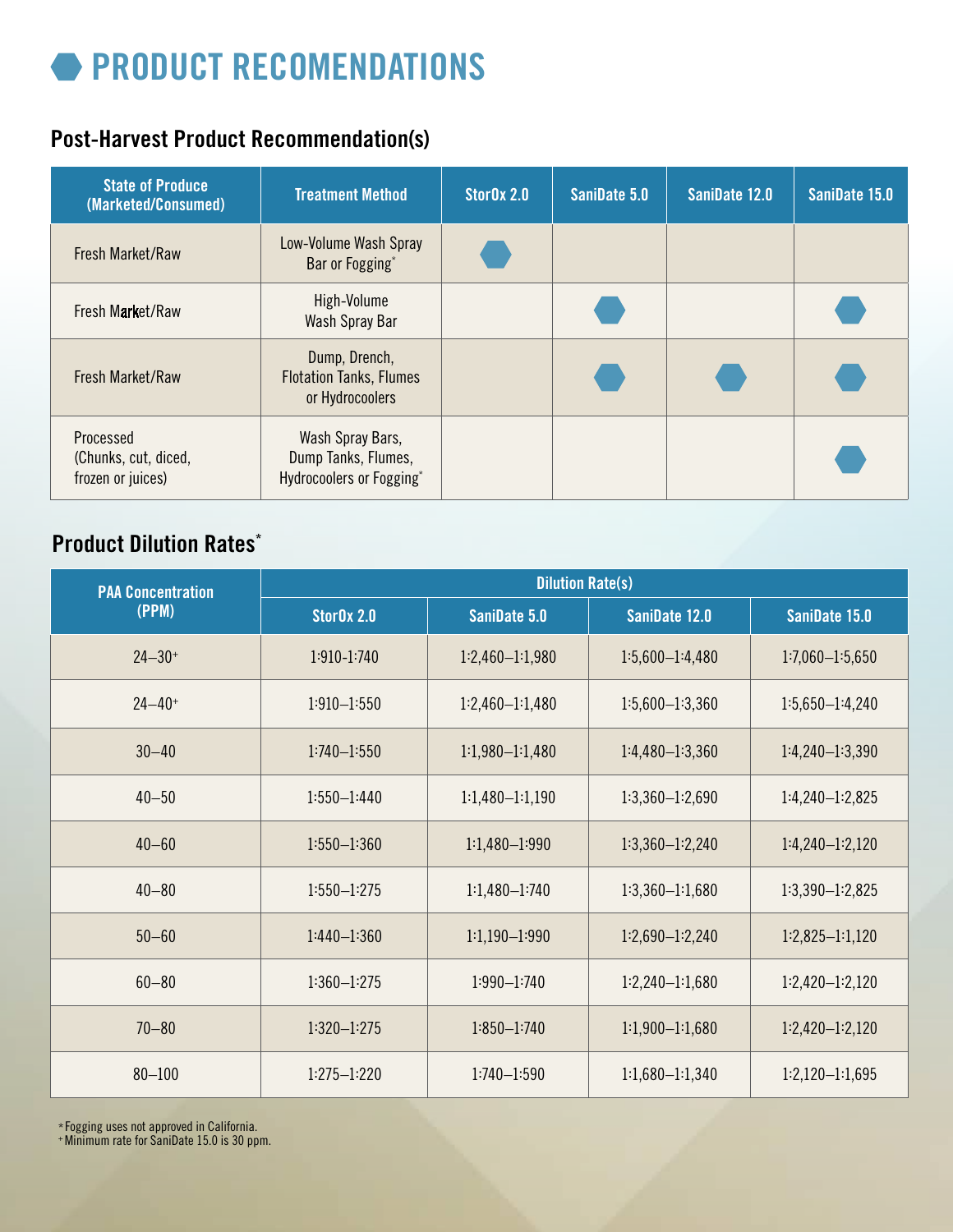## FRESH MARKET / RAW FRUITS

#### Fresh Market/Raw Fruits (StorOx 2.0, SaniDate 5.0, SaniDate 12.0 and SaniDate 15.0+) A, B

|                                            | <b>PAA Concentration by Treatment Method (PPM)</b>              |                       |            |  |
|--------------------------------------------|-----------------------------------------------------------------|-----------------------|------------|--|
| <b>FRUITS</b>                              | Dump, Drench, Flotation Tanks,<br><b>Flumes or Hydrocoolers</b> | <b>Wash Spray Bar</b> | Fog*       |  |
| <b>Apples</b>                              | $40 - 80$                                                       | $80 - 100$            | 100        |  |
| <b>Blackberries</b>                        | $40 - 60$                                                       | $60 - 80$             | $80 - 100$ |  |
| <b>Blueberries</b>                         | $40 - 60$                                                       | $60 - 80$             | $80 - 100$ |  |
| <b>Cherries</b>                            | $40 - 60$                                                       | $60 - 80$             | $80 - 100$ |  |
| Citrus (All)                               | $40 - 60$                                                       | $60 - 80$             | $80 - 100$ |  |
| <b>Cranberries</b>                         | $40 - 60$                                                       | $60 - 80$             | $80 - 100$ |  |
| Grapes                                     | $40 - 60$                                                       | $60 - 80$             | $80 - 100$ |  |
| Kiwi                                       | $40 - 60$                                                       | $60 - 80$             | $80 - 100$ |  |
| <b>Mangoes</b>                             | $60 - 80$                                                       | $60 - 80$             | 80-100     |  |
| <b>Nuts</b><br>(Hazel Nuts, Walnuts, etc.) | $60 - 80$                                                       | $80 - 100$            | 100        |  |
| Peaches, Nectarines<br>and Plums           | $40 - 60$                                                       | $80 - 100$            | 100        |  |
| Pears                                      | $40 - 80$                                                       | $80 - 100$            | 100        |  |
| Prunes                                     | $40 - 80$                                                       | $60 - 80$             | 100        |  |
| Raspberries                                | $40 - 80$                                                       | $60 - 80$             | $80 - 100$ |  |
| <b>Strawberries</b>                        | $40 - 80$                                                       | $60 - 80$             | $60 - 80$  |  |

A Determine the required PAA (Peroxyacetic Acid) concentration from the range listed for each fruit based on the treatment and sensitivity of the produce to PAA solutions. If the treatment method results in contact time of ≤15 seconds, consider using rates at the high end of the range if produce is not sensitive to high PAA concentrations. Ex. If it's 40-60 ppm, use 60 ppm. For produce that might be sensitive to higher concentrations of PAA solutions or have no known history of PAA usage before, consider starting with low end of the range. Ex. If it's 40-60 ppm, use 40 ppm. B Once the PAA concentration is identified, pick the appropriate product by referring to the table under "Post-Harvest Product Recommendation(s)" and use dilution rate of the product by referring to the table under "Product Dilution Rates."

\* Fogging uses not approved in California.

+ Minimum rate for SaniDate 15.0 on raw produce in California is 85 ppm. Please refer to CA-approved SaniDate 15.0 label for recommended rates.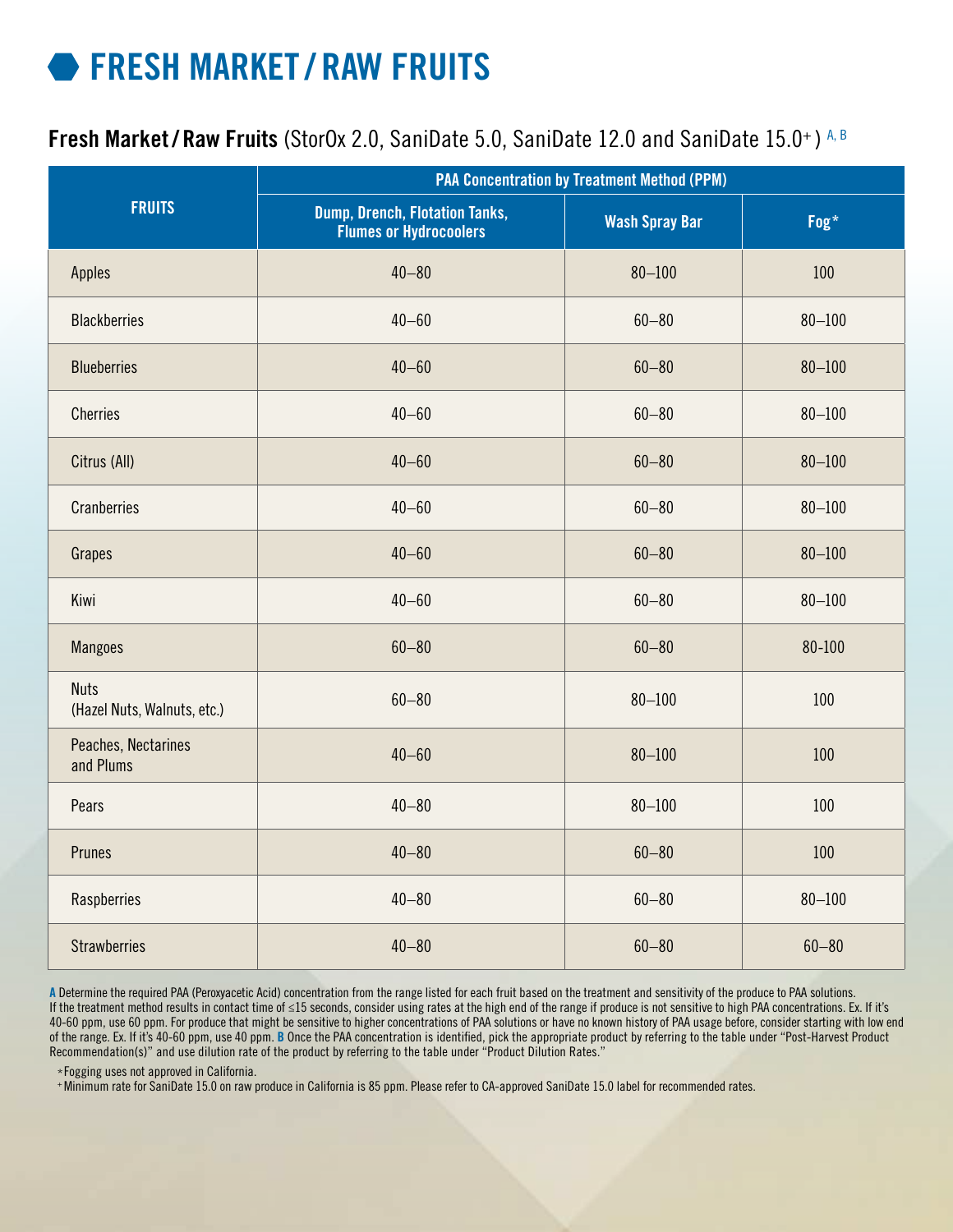# PROCESSED FRUITS & VEGETABLES

#### Processed Fruits : Sliced, Diced, Peeled, Frozen and Juiced (SaniDate 15.0+ and SaniDateFD) A

|                     | <b>PAA Concentration by Treatment Method (PPM)</b>                     |                       |           |  |
|---------------------|------------------------------------------------------------------------|-----------------------|-----------|--|
| <b>FRUITS</b>       | <b>Dump, Drench, Flotation Tanks,</b><br><b>Flumes or Hydrocoolers</b> | <b>Wash Spray Bar</b> | Fog*      |  |
| Apples              | $40 - 80$                                                              | $60 - 80$             | $70 - 80$ |  |
| <b>Blackberries</b> | $40 - 60$                                                              | $60 - 80$             | $60 - 80$ |  |
| <b>Blueberries</b>  | $40 - 60$                                                              | $60 - 80$             | $60 - 80$ |  |
| <b>Cherries</b>     | $40 - 60$                                                              | $60 - 80$             | $70 - 80$ |  |
| Citrus              | $40 - 60$                                                              | $60 - 80$             | $70 - 80$ |  |
| <b>Cranberries</b>  | $40 - 60$                                                              | $60 - 80$             | $70 - 80$ |  |
| Grapes*             | $24 - 40$                                                              | $60 - 80$             | $70 - 80$ |  |
| Mangoes*            | $24 - 40$ <sup>1</sup>                                                 | $40 - 60$             | $70 - 80$ |  |
| Peaches*            | $24 - 40$                                                              | 80                    | $70 - 80$ |  |
| Raspberries         | $40 - 80$                                                              | $60 - 80$             | $60 - 80$ |  |
| <b>Strawberries</b> | $40 - 80$                                                              | $60 - 80$             | $60 - 80$ |  |

#### Processed Vegetables : Sliced, Diced, Peeled, Frozen and Juiced (SaniDate 15.0+ and SaniDateFD) A

|                           | <b>PAA Concentration by Treatment Method (PPM)</b>              |                       |           |  |
|---------------------------|-----------------------------------------------------------------|-----------------------|-----------|--|
| <b>VEGETABLES</b>         | Dump, Drench, Flotation Tanks,<br><b>Flumes or Hydrocoolers</b> | <b>Wash Spray Bar</b> | Fog*      |  |
| Asparagus                 | $40 - 60$                                                       | $60 - 80$             | $60 - 80$ |  |
| <b>Broccoli</b>           | $40 - 60$                                                       | $60 - 80$             | $60 - 80$ |  |
| Cauliflower               | $40 - 60$                                                       | $60 - 80$             | $60 - 80$ |  |
| Carrots                   | $24 - 40$ <sup>1</sup>                                          | $60 - 80$             | $60 - 80$ |  |
| Celery (Cut)              | $24 - 40$ <sup>1</sup>                                          | $40 - 60$             | $60 - 80$ |  |
| Corn                      | $24 - 40$ <sup>1</sup>                                          | $60 - 80$             | $60 - 80$ |  |
| <b>Garden Herbs</b>       | $40 - 60$                                                       | $60 - 80$             | $60 - 80$ |  |
| Leafy Greens              | $40 - 60$                                                       | $70 - 80$             | $60 - 80$ |  |
| Melons (All Types)        | $40 - 60$                                                       | $60 - 80$             | $60 - 80$ |  |
| <b>Mushrooms</b>          | $24 - 301$                                                      | $30 - 40$             | $30 - 40$ |  |
| <b>Onions</b>             | $40 - 60$                                                       | $60 - 80$             | $60 - 80$ |  |
| Peas                      | $40 - 60$                                                       | $60 - 80$             | $60 - 80$ |  |
| Peppers (All Types)       | $40 - 60$                                                       | $60 - 80$             | $60 - 80$ |  |
| Potatoes (All Types)      | $60 - 80$                                                       | $60 - 80$             | $60 - 80$ |  |
| Radishes (Cut/Ministicks) | $24 - 40$ <sup>1</sup>                                          | $40 - 50$             | $40 - 50$ |  |
| Spinach                   | $60 - 80$                                                       | $60 - 80$             | $60 - 80$ |  |
| <b>Sweet Potatoes</b>     | $40 - 60$                                                       | $60 - 80$             | $60 - 80$ |  |

A Determine the required PAA (Peroxyacetic Acid) concentration from the range listed for each type of produce based on the treatment method and sensitivity of the produce to PAA solutions. If the treatment method results in contact time of ≤ 15 seconds, consider using rates at the high end of the range if produce is not sensitive to high PAA concentrations. Ex. If it's 40-60 ppm, use 60 ppm. For produce that might be sensitive to higher concentrations of PAA solutions or have no known history of PAA usage before, consider starting with low end of the range. Ex. If it's 40-60 ppm, use 40 ppm.

\* Fogging uses not approved in California.

+ Minimum rate for SaniDate 15.0 on processed produce in California is 80 ppm. Please refer to CA-approved SaniDate 15.0 label for recommended rates.